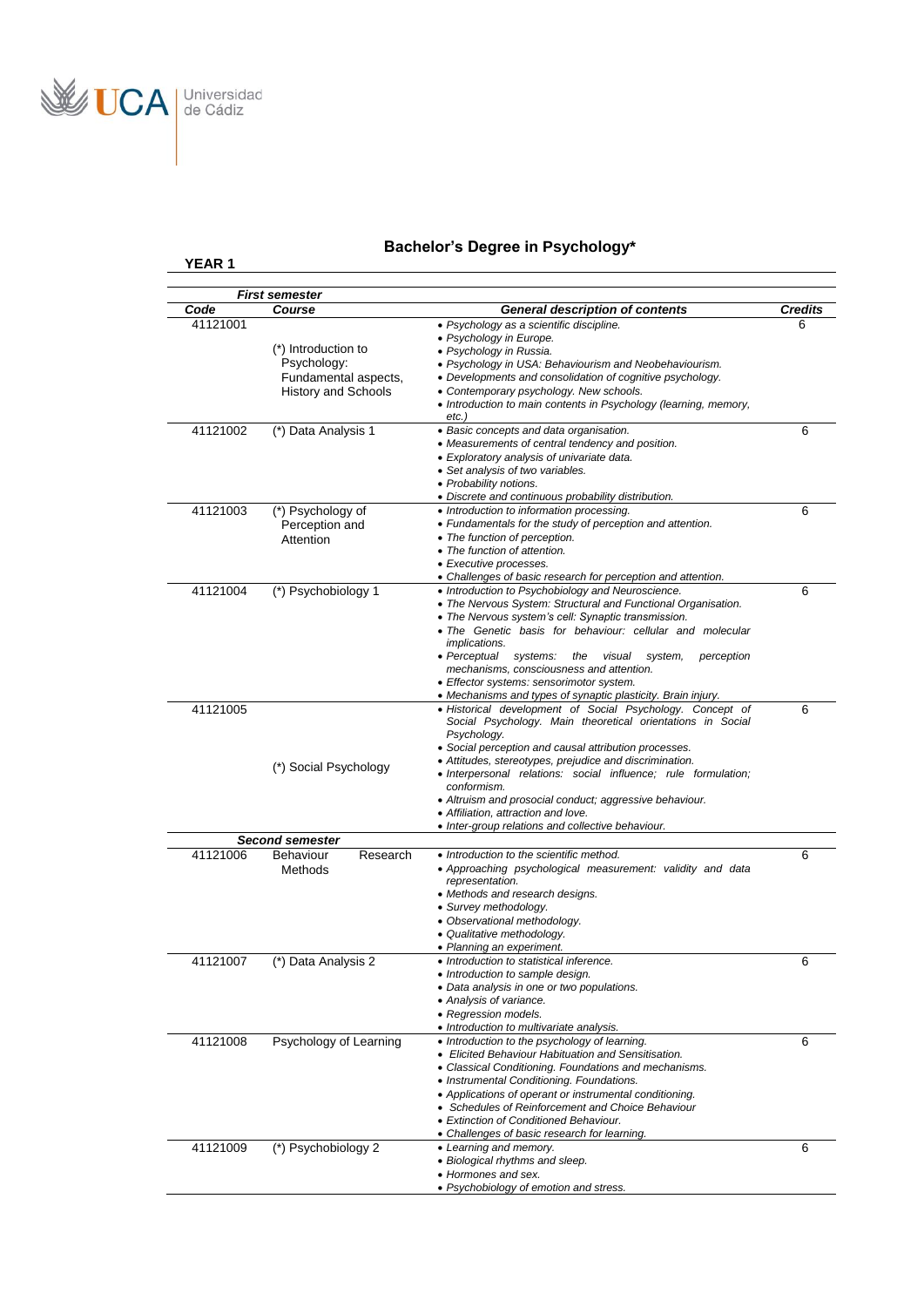

|          |                  | • Biological basis of mental disorders.<br>• Food intake regulation<br>• Brain reward pathways.                                                                                                                                                 |  |
|----------|------------------|-------------------------------------------------------------------------------------------------------------------------------------------------------------------------------------------------------------------------------------------------|--|
| 41121010 | Group Psychology | • Group psychology and group dynamics.<br>• Group concept and types.<br>• Group building, cohesion and development<br>• Group structure.<br>• Leadership.<br>• Group performance and group intervention techniques.<br>• Group decision-making. |  |

|          | Third semester                                    |                                                                                                                                                                                                                                                                                                                                                                                                                                                                                                                                                                                                                                                                                                                                                                                                                                                                                                                                              |   |
|----------|---------------------------------------------------|----------------------------------------------------------------------------------------------------------------------------------------------------------------------------------------------------------------------------------------------------------------------------------------------------------------------------------------------------------------------------------------------------------------------------------------------------------------------------------------------------------------------------------------------------------------------------------------------------------------------------------------------------------------------------------------------------------------------------------------------------------------------------------------------------------------------------------------------------------------------------------------------------------------------------------------------|---|
| 41121014 | Industrial<br>and<br>Organisational<br>Psychology | • Theoretical framework of the Industrial and Organisational<br>Psychology. Areas of professional action.<br>• Organisational structure and positions analysis.<br>• Competency-based<br>management<br>people-work<br>and<br>adjustment.<br>• Recruitment and personnel selection.<br>• Culture and organisational socialisation.<br>• Satisfaction, work environment and organisational conflict.                                                                                                                                                                                                                                                                                                                                                                                                                                                                                                                                           | 6 |
| 41121017 | Developmental Psychology<br>1                     | • Direction and management. Organisational guidance.<br>· Biological bases, explanatory factors and concepts of<br>cognitive and linguistic development.<br>• Theoretical perspectives and methods in the study of the<br>cognitive and linguistic development.<br>· Early cognitive and linguistic development: development of<br>perception and attention; sensorimotor intelligence and early<br>communicative skills.<br>• Development of representative, communicative and symbolic<br>abilities in childhood: language acquisition and development;<br>theory of mind; from preoperative intelligence to concrete<br>operations; representation and cognitive development.<br>. Cognitive and linguistic development in childhood and<br>adolescence: acquisition of specific knowledge, formal<br>thinking; memory and metacognitive abilities' development.<br>• Development of intelligence and memory in adulthood and<br>old age. | 6 |
| 41121020 | Psychology of Memory                              | • Introduction<br>to<br>the<br>study<br>History,<br>оf<br>memory.<br>conceptualisation and theoretical models.<br>• Human memory systems.<br>• Memory processes.<br>• Memory and brain. Short-term memory.<br>• Work memory.<br>• Long-term memory Declarative and procedural.<br>• Forgetting and recovery.<br>• Memory and learning.<br>• Metamemory: Basic intervention procedures.<br>• Memory of witnesses and prospective memory<br>• Memory and aging and Improvement of memory<br>• Challenges of basic research for the study of memory.                                                                                                                                                                                                                                                                                                                                                                                            | 6 |
| 41121022 | Psychology of Personality                         | • Theoretical and methodological fundamentals in Psychology<br>of Personality.<br>• Stability, consistency and change in behaviour.<br>• Psychobiological models of personality.<br>· Psychodynamic models.<br>• The dimensional model and trait theories.<br>• Humanistic models.<br>• Behavioural models.<br>• Cognitive models of personality.<br>• Psychosocial and interactional models.                                                                                                                                                                                                                                                                                                                                                                                                                                                                                                                                                | 6 |
| 41121023 | Psychopathology 1                                 | • Introduction and methods of research. Classification of<br>Psychopathology<br>• Disruption of basic psychological processes<br>• Anxiety disorders.<br>• Mood disorders. Depression<br>• Somatoform and dissociative disorders.<br>• Sleep and eating disorders.<br>• Sexual and impulse control disorders<br>• Addictive behavioural disorders                                                                                                                                                                                                                                                                                                                                                                                                                                                                                                                                                                                            | 6 |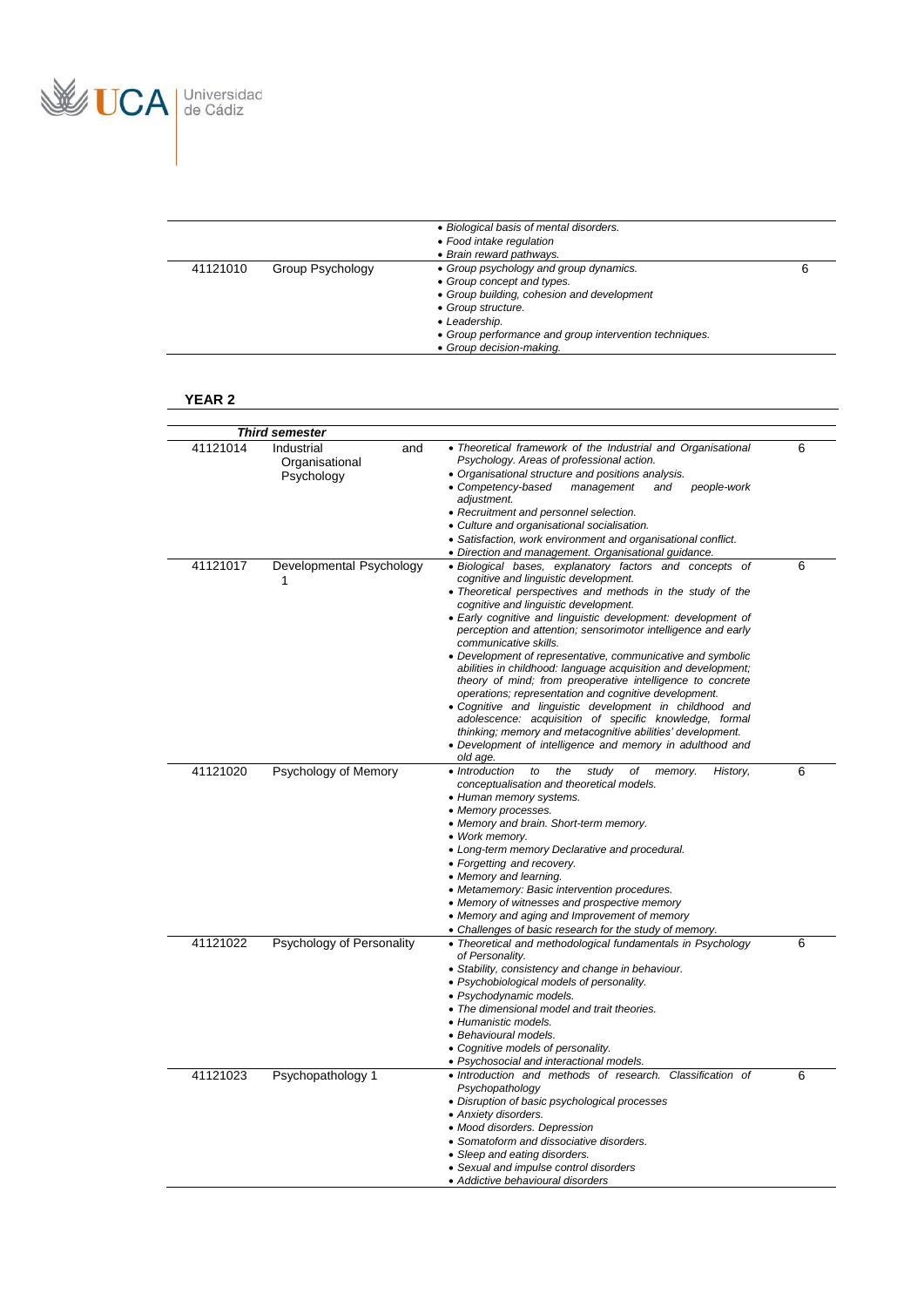

|          | <b>Fourth semester</b>                                |                                                                                                                                                                                                                                                                                                                                                                                                                                                                                                    |   |
|----------|-------------------------------------------------------|----------------------------------------------------------------------------------------------------------------------------------------------------------------------------------------------------------------------------------------------------------------------------------------------------------------------------------------------------------------------------------------------------------------------------------------------------------------------------------------------------|---|
| 41121012 | Neuropsycho-<br>pharmacology                          | • Neuropsychopharmacology fundamental aspects.<br>· Drug addictions: Tolerance, dependence and addictive<br>behaviours.<br>• Medication for stress, anxiety and impulse disorders.<br>• Medication for the treatment of psychosis and delusional<br>disorders.<br>• Medication for mood disorders.<br>• Medication for cognitive disorders.<br>• Medication for pain.                                                                                                                              | 6 |
| 41121013 | Psychometrics                                         | • Introduction to psychometrics.<br>· Basic principles for the construction of instruments for<br>psychological measurement.<br>• Techniques for the construction of attitude scales.<br>• Reliability of scores and tests.<br>• Validity of inferences.<br>• Item analysis.<br>· Score allocation, transformation and matching.                                                                                                                                                                   | 6 |
| 41121019 | (*) Psychology of Thinking<br>and Language            | • Decision making.<br>• Problem solving and reasoning.<br>• Intelligence and creativity.<br>• Language.<br>• Language as a set of operations.<br>• Connections between thought and language.<br>• Challenges of basic research for the study of thought and<br>language.                                                                                                                                                                                                                           | 6 |
| 41121021 | <b>Motivation and Emotion</b>                         | • Motivation: processes and theories.<br>• Basic motives and social motives.<br>• Emotion: processes and theories.<br>• Basic and social emotions.<br>• Neuropsychological foundations for motivational<br>and<br>emotional processes.<br>• Emotion regulation: principles and therapeutic applications.<br>• Emotional intelligence: principles and application.<br>• Emotional process and its relationship with cognitive<br>processes (perception, attention, decision-making, and<br>memory). | 6 |
| 41121025 | Introduction<br>to<br><b>Psychological Evaluation</b> | • Evaluation in the process of psychological intervention.<br>• Evaluation models.<br>• Personality evaluation.<br>• Intelligence and cognitive processes evaluation.<br>• Psychosocial development evaluation.<br>• Psychomotor development evaluation.<br>• Language and communication evaluation.<br>• Ethical and deontological aspects in psychological<br>evaluation.                                                                                                                        | 6 |

|          | <b>Fifth semester</b>                 |                                                                                                                                                                                                                                                                                                                                                                                                                                                                    |   |
|----------|---------------------------------------|--------------------------------------------------------------------------------------------------------------------------------------------------------------------------------------------------------------------------------------------------------------------------------------------------------------------------------------------------------------------------------------------------------------------------------------------------------------------|---|
| 41121011 | Psychology: Science and<br>Profession | • Code of ethics: scientific quides for articles and report<br>writing.<br>• Research resources.<br>• Legal frameworks of professional psychologists of health,<br>social services, and educational and professional systems.<br>• Competences and adscriptions of the psychologist as a<br>professional.<br>• Certification and association.<br>• Historical and conceptual evolution of Psychology of<br>Education, Methods.<br>• Culture, Education and School. | 6 |
| 41121015 | Psychology of Education 1             | Historical and conceptual evolution of Psychology of<br>Education. Methods. Culture, Education and School.<br>Behavioural approaches to learning and education.<br>Cognitive approaches to learning and education.<br>Constructivism and education.<br>Intrapersonal factors affecting learning. Motivation, self-<br>concept, attributions and expectations in school learning.<br>Learning strategies and cognitive and metacognitive<br>learning processes.     | 6 |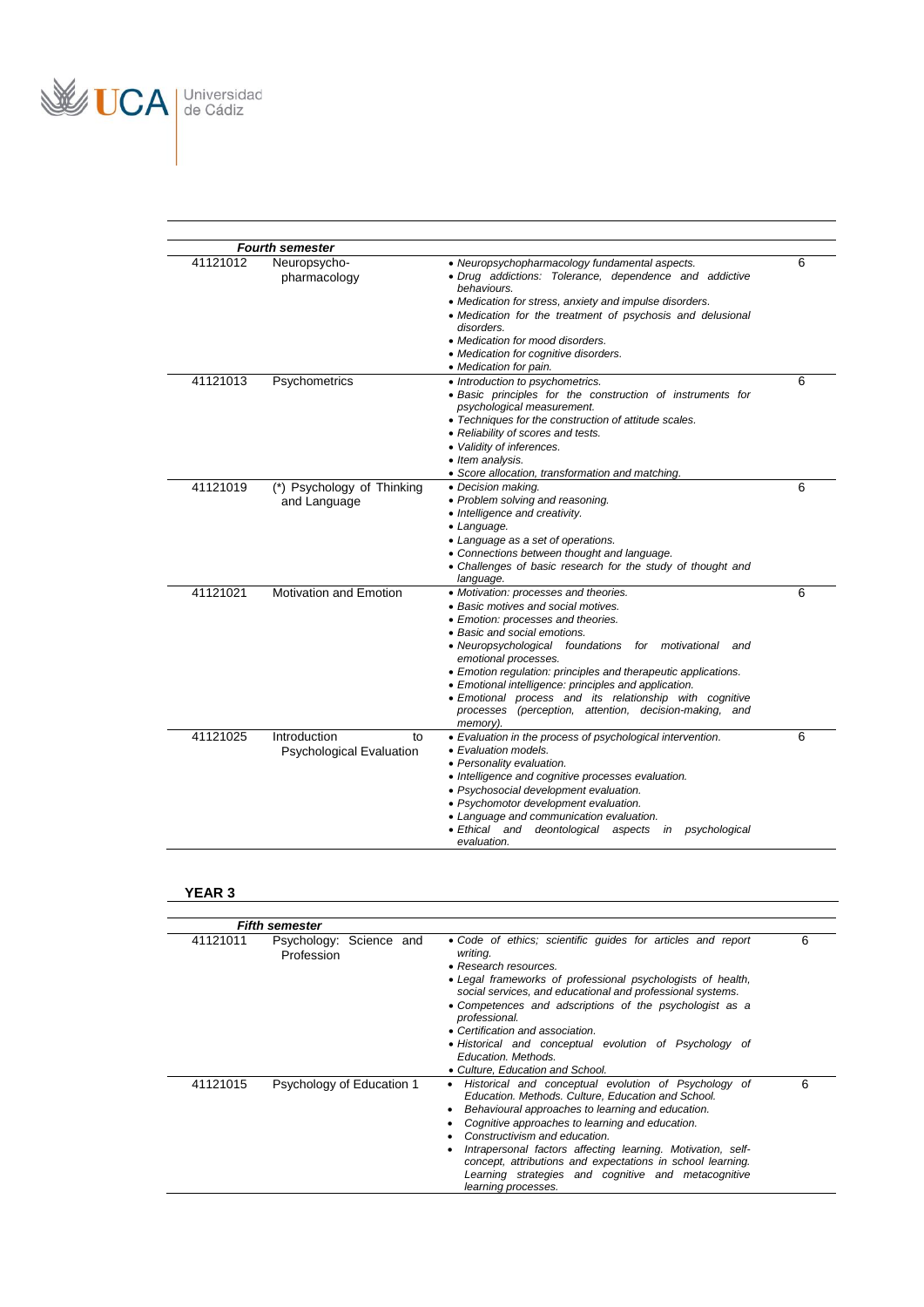

| 41121018 | Developmental<br>Psychology 2                                             | • Psychological processes in adult education.<br>affective<br>and social<br>development:<br>• Introduction<br>to<br>interrelations with general development; fields of study;<br>theories and research methods.<br>• Emotional development: development of attachment;<br>development of expression, understanding and emotional<br>control; emotional development throughout life.<br>• Moral development: theories of moral development;<br>development of prosocial and altruistic behaviour;<br>development of aggressive and violent behaviour.<br>• Personality development: temperament and personality<br>development; development of self-recognition; self-concept;<br>self-esteem and identity.<br>• Development in peer group context: peer interactions and;<br>friendship development; development of acceptance and<br>popularity; ageing and social support.<br>• Development in the family context: parental educational<br>styles; family relationships. | 6 |
|----------|---------------------------------------------------------------------------|----------------------------------------------------------------------------------------------------------------------------------------------------------------------------------------------------------------------------------------------------------------------------------------------------------------------------------------------------------------------------------------------------------------------------------------------------------------------------------------------------------------------------------------------------------------------------------------------------------------------------------------------------------------------------------------------------------------------------------------------------------------------------------------------------------------------------------------------------------------------------------------------------------------------------------------------------------------------------|---|
| 41121024 | Psycho-Pathology 2                                                        | · Specificity of Infancy, Childhood, or Adolescence." Psycho-<br>Pathology. Explanatory models.<br>• Pervasive Developmental Disorders and Mental Retardation<br>Communication and learning disorders<br>• Attention-Deficit<br>Hyperactivity<br>Disorder<br>Disruptive<br>behavioural disorders<br>• Mood disorders in Infancy, Childhood and Adolescence<br>• Elimination, eating and sleep disorders.                                                                                                                                                                                                                                                                                                                                                                                                                                                                                                                                                                   | 6 |
| 41121027 | Psychology of Social and<br>Community Intervention                        | • Theoretical framework of the Psychology of Social and<br>Community Intervention. Areas of professional action.<br>• Problems and social needs. Collectives and risk situations.<br>• Abilities and community resources.<br>· Methodology and techniques of evaluation and social<br>research.<br>• Methodology and social intervention techniques.<br>• Community participation and stimulation.<br>• Design, management and evaluation of projects of social<br>intervention.                                                                                                                                                                                                                                                                                                                                                                                                                                                                                           | 6 |
|          | <b>Sixth semester</b>                                                     |                                                                                                                                                                                                                                                                                                                                                                                                                                                                                                                                                                                                                                                                                                                                                                                                                                                                                                                                                                            |   |
| 41121016 | Psychology of Education 2                                                 | • Teacher-student interaction. Teachers as mediators in the<br>teaching process.<br>• Interaction between students and school learning.<br>• The classroom as an educational system and setting. The<br>social environment of the classroom.<br>• Psychological knowledge and educational practice.<br>• Grouping students and learning.<br>• The school's psychological service.<br>• Psychology of education and globalisation: new information<br>and communication technologies.                                                                                                                                                                                                                                                                                                                                                                                                                                                                                       | 6 |
| 41121026 | Techniques<br>and<br>Instruments<br>in<br><b>Psychological Evaluation</b> | • Scientific guarantees in the selection and application<br>psychological evaluation techniques.<br>• The interview.<br>• Objective techniques.<br>• Observational techniques.<br>· Subjective techniques.<br>• Self-reports.<br>• Projective techniques.<br>• Communication of the evaluation results and psychological<br>report.                                                                                                                                                                                                                                                                                                                                                                                                                                                                                                                                                                                                                                        | 6 |
| 41121031 | <b>Clinical Psychology 1</b>                                              | • Object and methods of Clinical Psychology.<br>The<br>therapeutic process.<br>Therapeutic skills.<br>Rational Emotional-Behavioural Therapy.<br>Beck Cognitive Therapy.<br>• Psychodrama, Client-Centred Therapy, Gestalt Therapy,<br>Constructivism.<br>• Psychoanalysis.<br>Systemic therapies.<br>Behavioural Activation, Acceptance and Commitment<br>Therapy,<br>Psychotherapy<br>Functional<br>Analytical<br>and<br>Mindfulness.                                                                                                                                                                                                                                                                                                                                                                                                                                                                                                                                    | 6 |
| 41121028 | (**) Practicum 1                                                          | • Set of placements in centres and professional institutions in<br>different contexts to apply the student's psychological<br>knowledge.<br>• Specific training is organised to develop the Practicum<br>activities, providing students with strategies and labour                                                                                                                                                                                                                                                                                                                                                                                                                                                                                                                                                                                                                                                                                                         | 6 |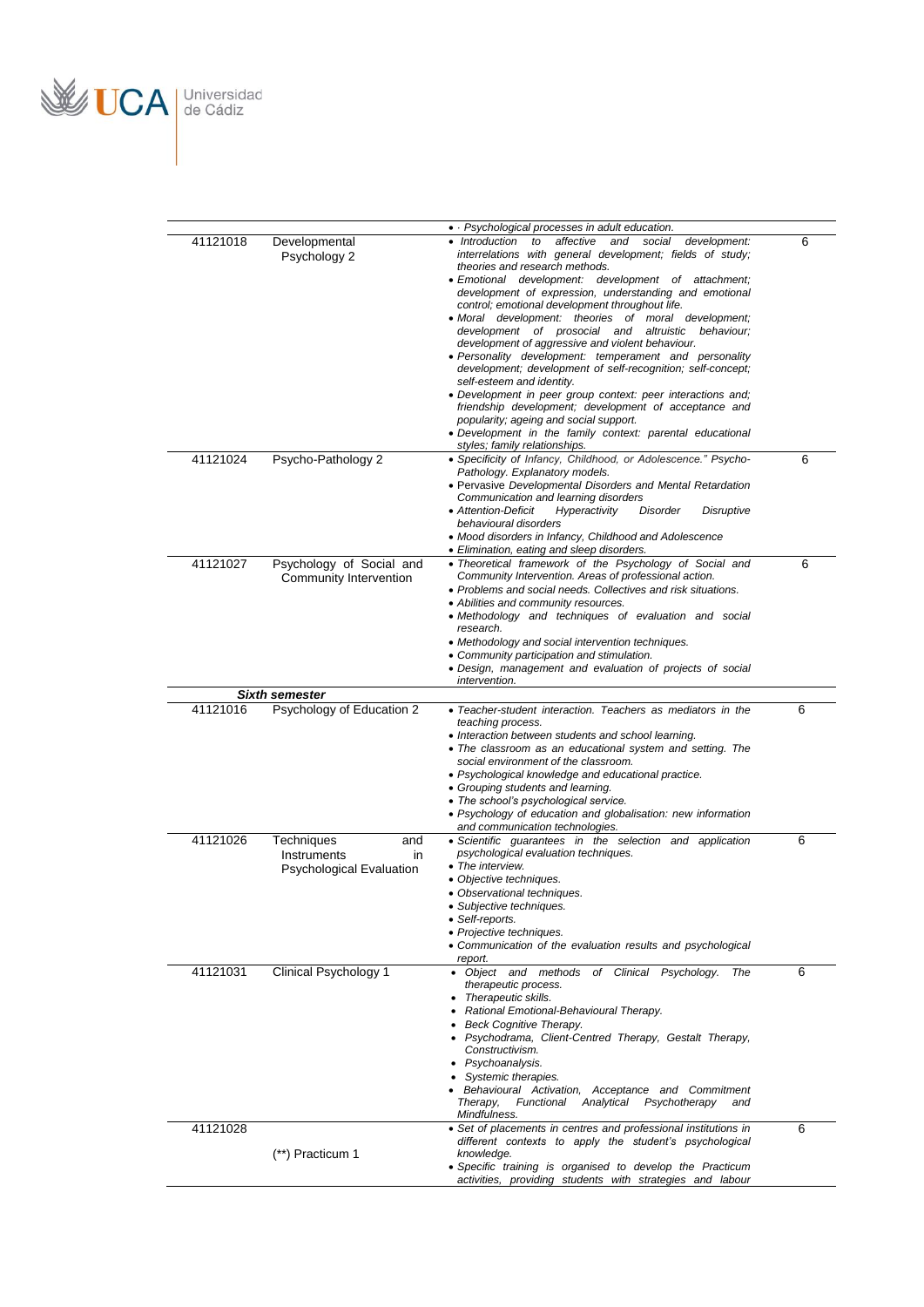

| competencies suitable for their development.                                                                                                                          |  |
|-----------------------------------------------------------------------------------------------------------------------------------------------------------------------|--|
| Optional course 1<br>41121                                                                                                                                            |  |
| *8 of these Basic Training courses must be passed in order to enrol in Practicum I.<br>** This course (Practicum I) must be passed in order to enrol in Practicum II. |  |

|          | <b>Seventh semester</b>                    |                                                                                                                                                                                                                                                                                                                                                                                                                                                                                                                                                                                                                                                                                                                                                                                                                                                                                                                                                                                                                                                                                                                     |    |
|----------|--------------------------------------------|---------------------------------------------------------------------------------------------------------------------------------------------------------------------------------------------------------------------------------------------------------------------------------------------------------------------------------------------------------------------------------------------------------------------------------------------------------------------------------------------------------------------------------------------------------------------------------------------------------------------------------------------------------------------------------------------------------------------------------------------------------------------------------------------------------------------------------------------------------------------------------------------------------------------------------------------------------------------------------------------------------------------------------------------------------------------------------------------------------------------|----|
| 41121029 | <b>Learning Disabilities</b>               | • Historical approach to learning disabilities.<br>• Concept and definitions of learning disabilities according to<br>the deficit model and the educational needs model.<br>• The evaluation of the action process in cases of learning<br>disabilities.<br>• Difficulties in lexical access. Intervention in reading modules:<br>perceptive, lexicon, syntactic and semantic.<br>· Difficulties in writing. Intervention in writing modules:<br>planning, syntactic, lexicon and motor.<br>· Difficulties in mathematics learning. Calculus and problem<br>solving.<br>• Difficulties in non-verbal learning.<br>• Social and emotional problems in people with learning<br>disabilities.                                                                                                                                                                                                                                                                                                                                                                                                                          | 6  |
| 41121030 | Behaviour Analysis<br>and<br>Modification  | Concept. Historical development. Introduction to behaviour<br>$\bullet$<br>modification techniques.<br>The intervention process: initial evaluation, treatment<br>design, evaluation during and after treatment.<br>Descriptive analysis, functional analysis, case formulation<br>and intervention design.<br>Operating Techniques I. Development and reduction of<br>behaviours.<br>Operative Techniques II. Contingency organization system.<br>Techniques based on classical conditioning. Exposure and<br>habituation.<br>Techniques based on classical conditioning. Systematic<br>desensitization.<br>Activation control techniques. Relaxation techniques.<br>Cognitive restructuring techniques: Rational Emotive<br>Behavioural Therapy (TREC) and Beck's Cognitive<br>Therapy.<br>Coping and problem-solving techniques: self-instructions,<br>stress inoculation and problem-solving techniques.<br>Other cognitive techniques: covert conditioning, thought<br>stopping, self-control and emotional regulation, paradoxical<br>intention.<br>Social Skills Training.<br>Biofeedback and neurofeedback. | 6  |
| 41121045 | Practicum<br>2<br>(yearly<br>course)       | • Set of placements in centres and professional institutions in<br>different contexts to apply the student's psychological<br>knowledge.<br>• Specific training is organised to develop Practicum activities<br>providing students with strategies and labour competencies<br>suitable for their development.                                                                                                                                                                                                                                                                                                                                                                                                                                                                                                                                                                                                                                                                                                                                                                                                       | 12 |
| 41121    | Optional course 2                          |                                                                                                                                                                                                                                                                                                                                                                                                                                                                                                                                                                                                                                                                                                                                                                                                                                                                                                                                                                                                                                                                                                                     | 6  |
| 41121    | Optional course 3                          |                                                                                                                                                                                                                                                                                                                                                                                                                                                                                                                                                                                                                                                                                                                                                                                                                                                                                                                                                                                                                                                                                                                     | 6  |
|          | <b>Eighth semester</b>                     |                                                                                                                                                                                                                                                                                                                                                                                                                                                                                                                                                                                                                                                                                                                                                                                                                                                                                                                                                                                                                                                                                                                     |    |
| 41121034 | (***) Undergraduate<br><b>Dissertation</b> | • Innovation and psychological research.<br>• Psychology reports production.<br>· Objectives, contents and structure of the Undergraduate<br>Dissertation.<br>· Guidance for the presentation and defence of the<br>Undergraduate Dissertation.                                                                                                                                                                                                                                                                                                                                                                                                                                                                                                                                                                                                                                                                                                                                                                                                                                                                     | 12 |
| 41121    | Optional course 4                          |                                                                                                                                                                                                                                                                                                                                                                                                                                                                                                                                                                                                                                                                                                                                                                                                                                                                                                                                                                                                                                                                                                                     | 6  |
| 41121    | Optional course 5                          |                                                                                                                                                                                                                                                                                                                                                                                                                                                                                                                                                                                                                                                                                                                                                                                                                                                                                                                                                                                                                                                                                                                     | 6  |
|          |                                            |                                                                                                                                                                                                                                                                                                                                                                                                                                                                                                                                                                                                                                                                                                                                                                                                                                                                                                                                                                                                                                                                                                                     |    |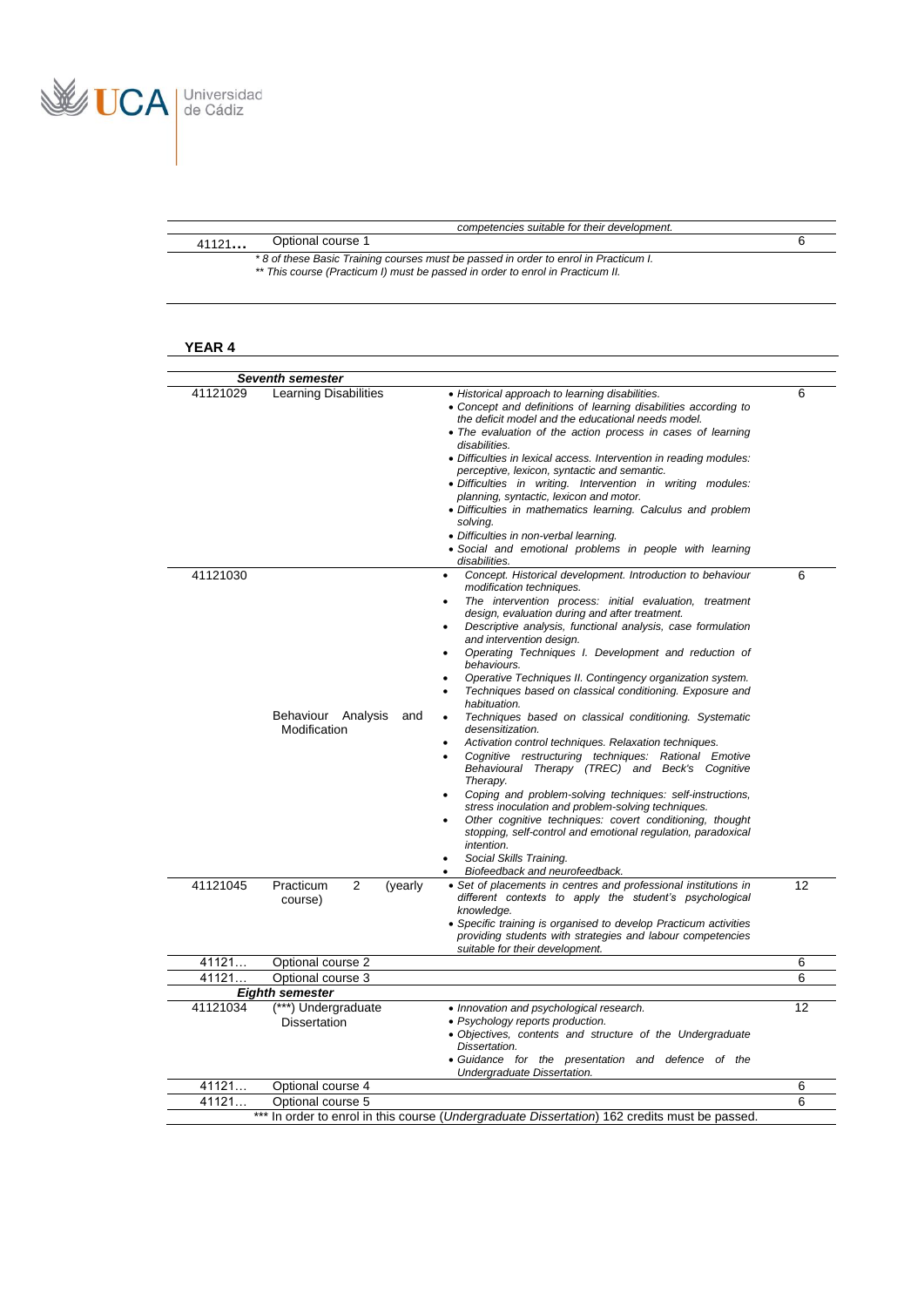

#### **OPTIONAL COURSES**

| <b>Specialisation</b>                      |          |                                             |                                                                                                                                                                                                                                                                                                                                                                                                                                                                                                                                                                                                                                          | <b>Credits</b> |
|--------------------------------------------|----------|---------------------------------------------|------------------------------------------------------------------------------------------------------------------------------------------------------------------------------------------------------------------------------------------------------------------------------------------------------------------------------------------------------------------------------------------------------------------------------------------------------------------------------------------------------------------------------------------------------------------------------------------------------------------------------------------|----------------|
|                                            | 41121035 | Psychology in gerontology                   | Introduction to Psychogerontology<br>Biological, psychological and social aspects.<br>Dependence and death.<br>Conduct and affective disorders.<br>Dementias and Alzheimer's disease.<br>Evaluation in psychogerontology.<br>Introduction to intervention.<br>Active aging.<br>Intervention in dementias.<br>Caregivers                                                                                                                                                                                                                                                                                                                  |                |
|                                            | 41121036 | Psychological intervention in<br>addictions | • Psychobiological and social bases of addictive behaviour.<br>• Evaluation, prevention and clinical treatment of alcoholism and<br>alcohol abuse.<br>• Evaluation, prevention and clinical treatment of drug abuse.<br>• Evaluation, prevention and clinical treatment of smoking.<br>· Evaluation, psychological intervention in other addictive<br>behaviours.<br>• Design of psychosocial intervention programmes for the<br>prevention and treatment of addictive behaviours.<br>• Evaluation of psychosocial intervention programmes for the<br>prevention and treatment of addictive behaviours.                                  | 6              |
| <b>Health Psychology</b><br>specialisation | 41121037 | Clinical psychology 2                       | • Intervention areas in Clinical psychology.<br>• Clinical assessment and intervention in anxiety disorders.<br>• Clinical assessment Evaluation and intervention in affective<br>and somatoform disorder.<br>• Clinical assessment and intervention in eating disorders.<br>• Clinical assessment and intervention in schizophrenia and<br>psychotic disorders.<br>• Clinical assessment and intervention in personality disorders.<br>· Clinical assessment and intervention in impulse control<br>disorders                                                                                                                           | 6              |
|                                            | 41121038 | the family                                  | Psychological intervention in • Theoretical framework of Psychological intervention in the<br>family. Areas of professional action.<br>• Epistemology: systemic approach, constructivism and social<br>constructionism.<br>• Family conceptualisation. Family life cycle. Crisis. Genograms.<br>Family evaluation.<br>• Family intervention models: structural,<br>strategic and<br>transgenerational.<br>• Psychological intervention in adoption and family foster care.<br>• Family mediation as an extrajudicial way of resolving family<br>conflicts.<br>• Expertise and psychological intervention in family court<br>proceedings. | 6              |
|                                            | 41121039 | Health social psychology                    | • Theoretical framework of Health social psychology. Areas of<br>professional action.<br>• Psychosocial determinants of health and well-being. Lifestyles.<br>• Health promotion and prevention of diseases.<br>• Treatment and rehabilitation. Adaptation to disease and quality<br>of life.<br>• Psychosocial support and health. Caregivers, support groups<br>and self-help groups.<br>• Psychosocial intervention in health services.<br>• Quality of working life: prevention of psychosocial risks.                                                                                                                               | 6              |
|                                            | 41121040 | education                                   | Psycho-social intervention in · Theoretical framework of Psychological intervention in<br>education. Areas of professional action.<br>• Specifications of psychosocial intervention in formal and non-<br>formal educational contexts.<br>• Analysis of educational institutions as organisations and social<br>systems.<br>• Design, management and evaluation of training plans.<br>• Diversity management and conflict in the educational context.<br>• Socio-educational intervention.<br>• Training and development<br>of human<br>in<br>resources<br>organisations.                                                                | 6              |
|                                            | 41121041 | Psychological and<br>professional guidance  | psychological,<br>• Conceptual<br>bases<br>of<br>vocational<br>and<br>professional guidance.                                                                                                                                                                                                                                                                                                                                                                                                                                                                                                                                             | 6              |